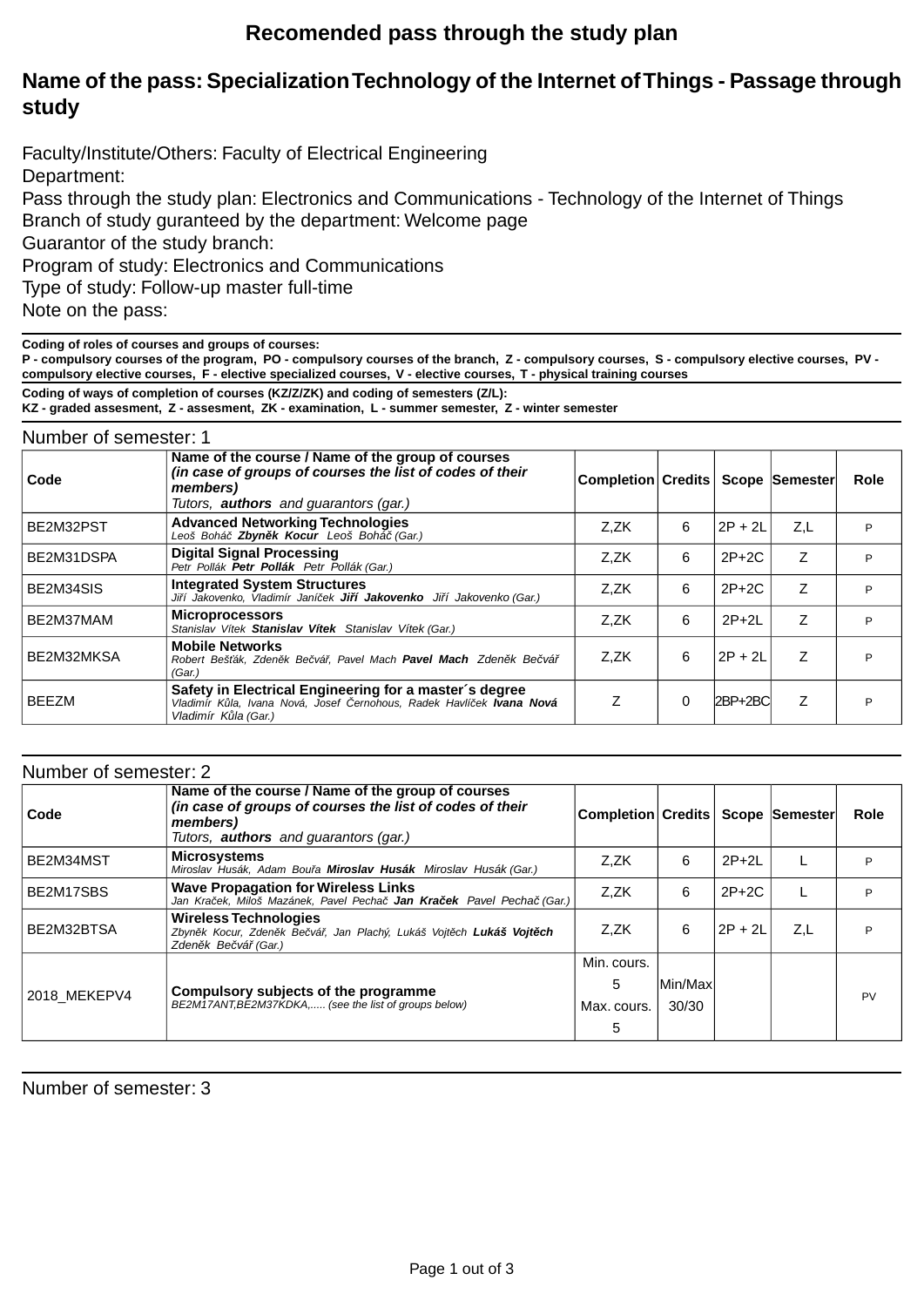| Code         | Name of the course / Name of the group of courses<br>(in case of groups of courses the list of codes of their<br>members)<br>Tutors, <b>authors</b> and guarantors (gar.) | Completion Credits   Scope  Semester |                  |         | Role      |
|--------------|---------------------------------------------------------------------------------------------------------------------------------------------------------------------------|--------------------------------------|------------------|---------|-----------|
| BE2MPROJ6    | Project<br>Zden k Be vá, Ivan Pravda, Jan Šístek, Pavel Máša, Lubor Jirásek, František<br>Rund František Rund František Rund (Gar.)                                       |                                      | 6                | $0p+6s$ |           |
| 2018_MEKEPV4 | Compulsory subjects of the programme<br>BE2M17ANT, BE2M37KDKA, (see the list of groups below)                                                                             | Min. cours.<br>5<br>Max. cours.<br>5 | Min/Max<br>30/30 |         | <b>PV</b> |
| 2018 MEKEVOL | <b>Elective subjects</b>                                                                                                                                                  | Min. cours.<br>0                     | Min/Max<br>0/999 |         |           |

| Number of semester: 4 |                                                                                                                                                                           |                                       |       |     |      |
|-----------------------|---------------------------------------------------------------------------------------------------------------------------------------------------------------------------|---------------------------------------|-------|-----|------|
| Code                  | Name of the course / Name of the group of courses<br>(in case of groups of courses the list of codes of their<br>members)<br>Tutors, <b>authors</b> and quarantors (gar.) | Completion Credits   Scope   Semester |       |     | Role |
| BDIP25                | <b>Diploma Thesis</b>                                                                                                                                                     |                                       | 25    | 22s |      |
| 2018 MEKEVOL          | <b>Elective subjects</b>                                                                                                                                                  | Min. cours. Min/Maxl                  |       |     |      |
|                       |                                                                                                                                                                           | 0                                     | 0/999 |     |      |

# **List of groups of courses of this pass with the complete content of members of individual groups**

| Kód                 |                             | Name of the group of courses and codes of members of this Completion Credits Scope Semester |                          |  |                                 |                  |                                  |                        |    | <b>Role</b> |
|---------------------|-----------------------------|---------------------------------------------------------------------------------------------|--------------------------|--|---------------------------------|------------------|----------------------------------|------------------------|----|-------------|
| <b>2018 MEKEPV4</b> |                             | Compulsory subjects of the programme                                                        |                          |  | Min. cours.<br>5<br>Max. cours. | Min/Max<br>30/30 |                                  |                        | PV |             |
| BE2M17ANT           | Antennas                    | Coding in Digital Communications<br>BE2M37KDKA                                              |                          |  | BE2M34ZETA                      |                  | <b>Custom Electronics Design</b> |                        |    |             |
| BE2M34NIS           |                             | <b>Digital Communications</b><br>Design of Integrated Circuits<br>BE2M37DKM                 |                          |  |                                 | BE2M37OBFA       |                                  | <b>Image Photonics</b> |    |             |
| BE2M32IBEA          | <b>Information Security</b> |                                                                                             |                          |  |                                 |                  |                                  |                        |    |             |
| 2018 MEKEVOL        |                             |                                                                                             | <b>Elective subjects</b> |  |                                 | 0                | Min. cours. Min/Max<br>0/999     |                        |    | v           |

### **List of courses of this pass:**

| Code                                                                                                                                                                                       | Name of the course                                                                                                                                                                           | <b>Completion</b> | <b>Credits</b> |  |  |  |  |  |
|--------------------------------------------------------------------------------------------------------------------------------------------------------------------------------------------|----------------------------------------------------------------------------------------------------------------------------------------------------------------------------------------------|-------------------|----------------|--|--|--|--|--|
| BDIP25                                                                                                                                                                                     | Diploma Thesis                                                                                                                                                                               |                   | 25             |  |  |  |  |  |
|                                                                                                                                                                                            | Independent final comprehensive work for the Master's degree study programme. A student will choose a topic from a range of topics related to his or her branch of study, which will         |                   |                |  |  |  |  |  |
|                                                                                                                                                                                            | be specified by branch department or branch departments. The diploma thesis will be defended in front of the board of examiners for the comprehensive final examination.                     |                   |                |  |  |  |  |  |
| BE2M17ANT                                                                                                                                                                                  | Antennas                                                                                                                                                                                     | Z.ZK              | 6              |  |  |  |  |  |
|                                                                                                                                                                                            | Student will get strong knowledge about theory of electromagnetic field radiation and basic principles of antenna design. Methods of analysis are demonstrated on various types of           |                   |                |  |  |  |  |  |
|                                                                                                                                                                                            | antennas and their arrays. Seminars are both theoretical (analytical and numerical calculation using MATLAB and EM simulators CST) and practical (measurement of antenna                     |                   |                |  |  |  |  |  |
|                                                                                                                                                                                            | parameters).                                                                                                                                                                                 |                   |                |  |  |  |  |  |
| BE2M17SBS                                                                                                                                                                                  | Wave Propagation for Wireless Links                                                                                                                                                          | Z.ZK              | 6              |  |  |  |  |  |
|                                                                                                                                                                                            | The aim of the course is to study the wireless transmission channel in real environments focusing on wave propagation for planning of terrestrial and satellite wireless links. The syllabus |                   |                |  |  |  |  |  |
|                                                                                                                                                                                            | includes both deeper theoretical foundations of radio wave propagation in the atmosphere as well as ITU-R design procedures for terrestrial and satellite, fixed and mobile communications   |                   |                |  |  |  |  |  |
|                                                                                                                                                                                            | in various frequency bands.                                                                                                                                                                  |                   |                |  |  |  |  |  |
| BE2M31DSPA                                                                                                                                                                                 | Digital Signal Processing                                                                                                                                                                    | Z.ZK              | 6              |  |  |  |  |  |
| The subject gives overview about basic methods of digital signal processing and their applications (examples from speech and biological signal processing): disrete-time signals and       |                                                                                                                                                                                              |                   |                |  |  |  |  |  |
| systems, signal characteristics in time and frequency domain, Fourier transform, fast algorithms for DFT computation, introduction to digital filter design, digital filtering in time and |                                                                                                                                                                                              |                   |                |  |  |  |  |  |
| frequency domain, decimation and interpolation and their usage in filter banks, basics of LPC analysis. Further details can be found at <a< td=""></a<>                                    |                                                                                                                                                                                              |                   |                |  |  |  |  |  |
|                                                                                                                                                                                            | href=http://noel.feld.cvut.cz/vyu/be2m31dspa&qthttp://noel.feld.cvut.cz/vyu/be2m31dspa                                                                                                       |                   |                |  |  |  |  |  |